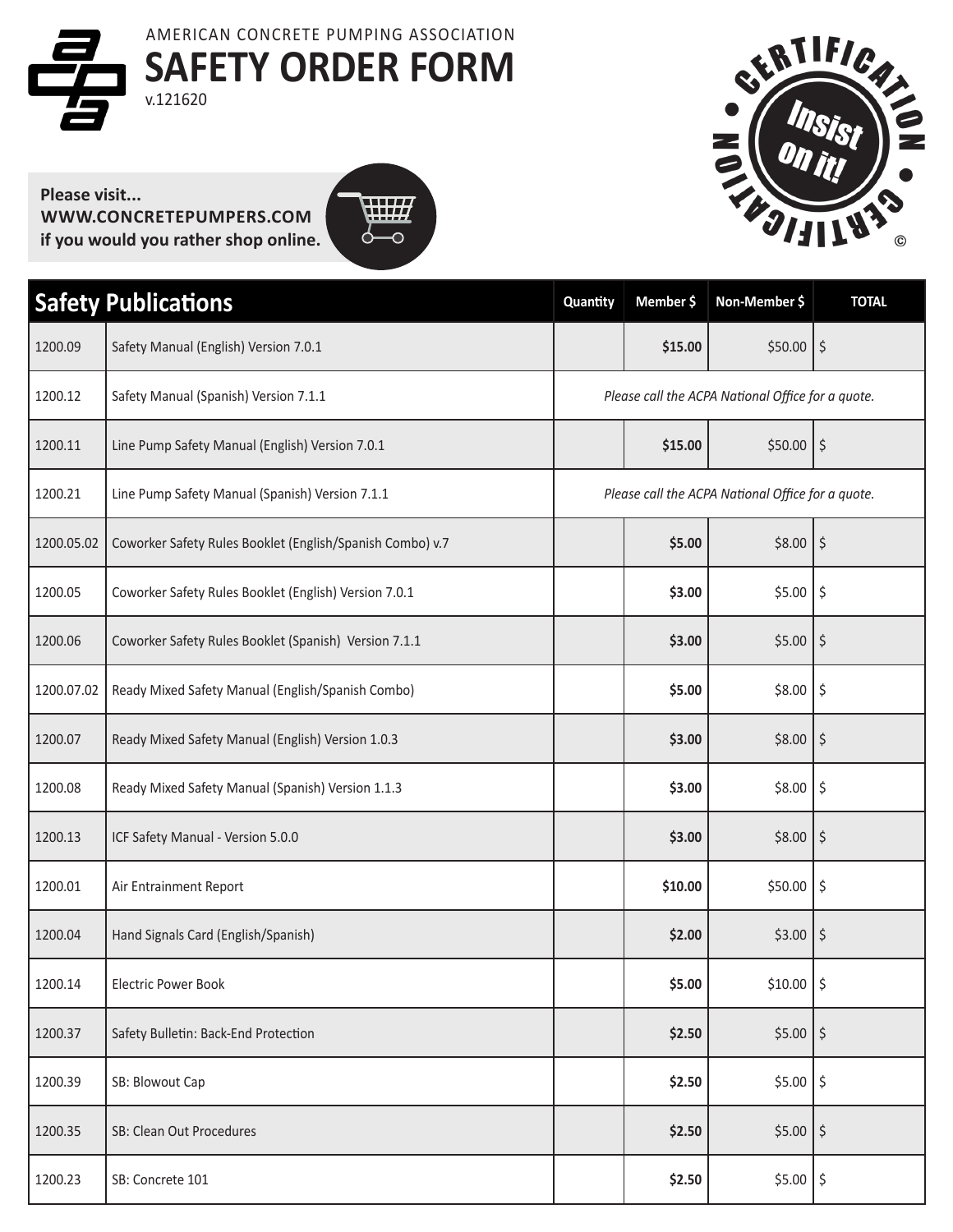| 1200.22 | <b>SB: Concrete Burns</b>                                                  | \$2.50   | $$5.00$ $$$           |         |
|---------|----------------------------------------------------------------------------|----------|-----------------------|---------|
| 1200.29 | SB: Crane Use Prohibited for Boom Extension                                | \$2.50   | $$5.00$ $$$           |         |
| 1200.33 | SB: Do Not Use a Boom as a Crane                                           | \$2.50   | $$5.00$   \$          |         |
| 1200.31 | SB: Double S-bend Elbow or "Rams Horn" Can Be Deadly                       | \$2.50   | \$5.00                | \$      |
| 1200.31 | SB: Electricity - The Rules                                                | \$2.50   | $$5.00$ $$$           |         |
| 1200.42 | SB: Safe Practices for the Intended Use of Concrete Delivery and End Hoses | \$2.50   | $$5.00$ $$$           |         |
| 1200.30 | SB: Heat Stress Prevention                                                 | \$2.50   | $$5.00$ $$$           |         |
| 1200.15 | SB: Hose Whipping                                                          | \$2.50   | $$5.00$ $\frac{1}{5}$ |         |
| 1200.32 | SB: The Most Hazardous Stroke of the Day                                   | \$2.50   | \$5.00                | \$      |
| 1200.16 | SB: Setting Outriggers to Prevent Accidents                                | \$2.50   | $$5.00$ $$$           |         |
| 1200.17 | SB: Setting Outriggers to Prevent Accidents II - Shortrigging              | \$2.50   | $$5.00$   \$          |         |
| 1200.38 | Safety Procedures: When Maintaining a Concrete Pump                        | \$3.00   | $$5.00$ $$$           |         |
| 1200.41 | Safety Procedures: Use of Compressed Air in High Rise Cleanout             | \$3.00   | \$5.00                | $\zeta$ |
| 1200.40 | 2016 Financial Benchmarking Study                                          | \$500.00 | $N/A$ $\frac{1}{5}$   |         |

## DEMONSTRATE YOUR COMMITMENT TO SAFETY! DISPLAY YOUR DECALS PROUDLY!

| <b>Safety Decals</b> |                                                     | Quantity | Member \$ | Non-Member \$ | <b>TOTAL</b> |
|----------------------|-----------------------------------------------------|----------|-----------|---------------|--------------|
| 1300.02              | Hand Signals Decal - 3" x 8.5" (Trailer Pump Only)  |          | \$2.00    | $$4.00$   \$  |              |
| 1300.03              | Hand Signals Decal - 10" x 7.25"                    |          | \$2.50    | $$5.00$ $$$   |              |
| 1300.04              | Certification Logo Decal (Certified Operators Only) |          | \$0.75    | $$1.75$   \$  |              |
| 1300.08              | Safety Trained Decal - 2"                           |          | \$.50     | $$1.50$ $$$   |              |
| 1300.09              | Certification "Insist On It!" Logo Decal            |          | \$0.50    | $$1.50$   \$  |              |
| 1300.11              | Pumpers' Pledge Hard Hat Decal - 3"                 |          | \$0.75    | $$2.50$ $$$   |              |
| 1300.12              | Pumpers' Pledge Pump Decal - 7"                     |          | \$2.50    | $$5.00$ $$$   |              |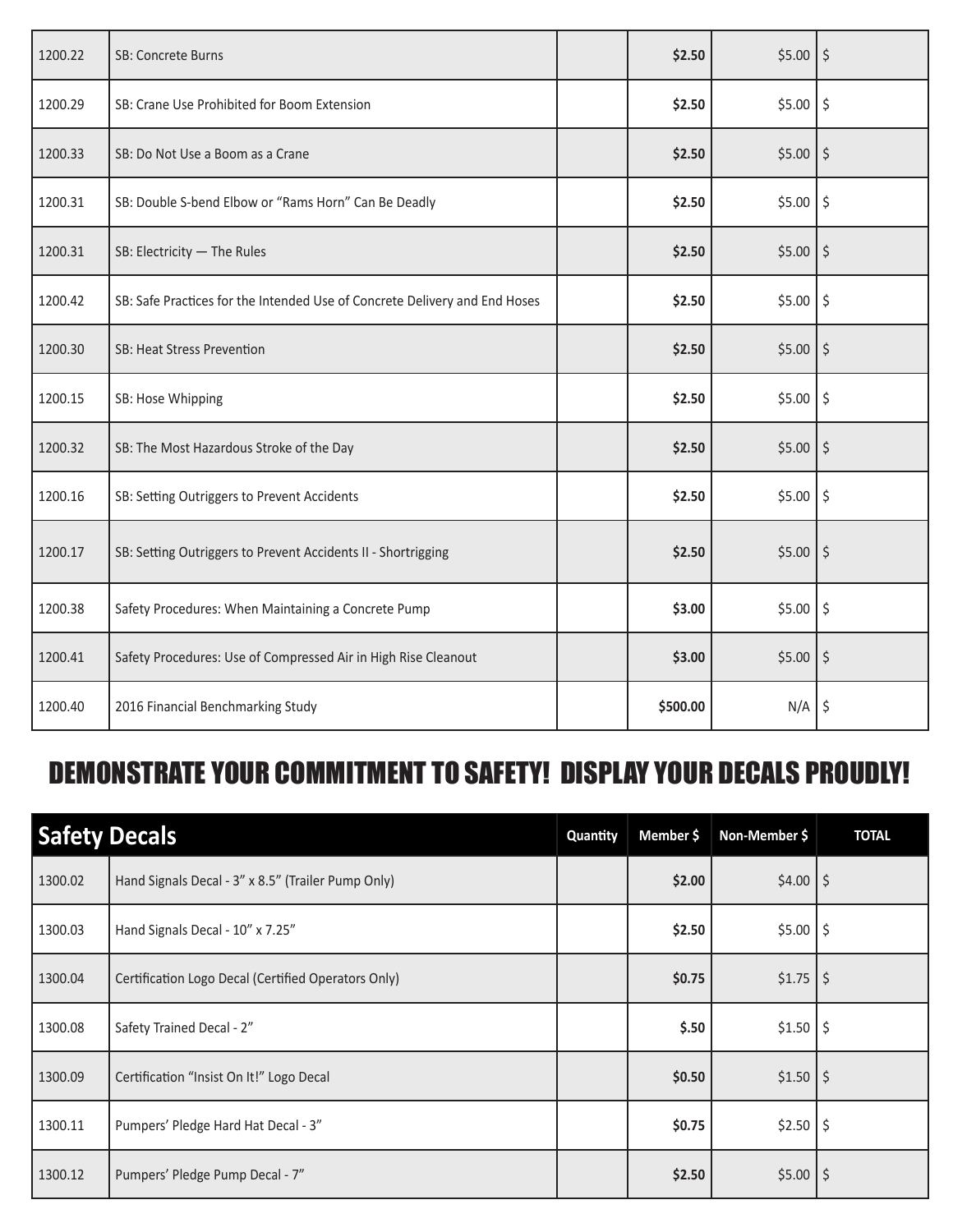|            | *Digital videos MUST be purchased online & every video<br><b>Safety Videos</b><br>is viewable in English and Spanish unless otherwise | Quantity | Member \$ | Non-Member \$       | <b>TOTAL</b> |
|------------|---------------------------------------------------------------------------------------------------------------------------------------|----------|-----------|---------------------|--------------|
| 1000.01.01 | Coworker Safety Training 3.0.1 - Digital Audio Recording                                                                              | N/A      | \$20.00   | \$50.00             | N/A          |
| 1000.01    | Coworker Safety Training 3.0.1 - CD                                                                                                   |          | \$25.00   | $$60.00$ $$$        |              |
| 1000.10.01 | The More You Know, The Safer It Gets - Digital Video                                                                                  | N/A      | \$25.00   | \$50.00             | N/A          |
| 1000.10    | The More You Know, The Safer It Gets - DVD                                                                                            |          | \$30.00   | $$60.00$ $$$        |              |
| 1000.34.01 | Before and After the Job - Digital Video                                                                                              | N/A      | \$25.00   | \$50.00             | N/A          |
| 1000.34    | Before and After the Job - DVD                                                                                                        |          | \$30.00   | $$60.00$   \$       |              |
| 1000.35.01 | Set Up and Clean Out - Digital Video                                                                                                  | N/A      | \$25.00   | \$50.00             | N/A          |
| 1000.35    | Set Up and Clean Out - DVD                                                                                                            |          | \$30.00   | \$60.00             | \$           |
| 1000.07.01 | Line Pump Safety - Digital Video (English Only)                                                                                       | N/A      | \$25.00   | \$50.00             | N/A          |
| 1000.07    | Line Pump Safety - DVD (English Only)                                                                                                 |          | \$30.00   | $$60.00$ $$$        |              |
| 1000.33.01 | High-Rise Placement - Digital Video                                                                                                   | N/A      | \$25.00   | \$50.00             | N/A          |
| 1000.33    | High-Rise Placement - DVD                                                                                                             |          | \$30.00   | $$60.00$ $$$        |              |
| 1000.09.01 | The Ray Ainsworth Story (Electrocution) - Digital Video (English Only)                                                                | N/A      | \$25.00   | \$50.00             | N/A          |
| 1000.09    | The Ray Ainsworth Story (Electrocution) - DVD (English Only)                                                                          |          | \$30.00   | $$60.00$ $$$        |              |
| 1000.13.01 | Coworker Safety & Hose Handling - Digital Video                                                                                       | N/A      | \$25.00   | \$50.00             | N/A          |
| 1000.13    | Coworker Safety & Hose Handling - DVD                                                                                                 |          | \$30.00   | $$60.00$ $$$        |              |
| 1000.13    | Coworker Safety & Hose Handling (DVD Bulk Ordering - 10 or more)                                                                      |          | \$10.00   | $N/A$ $\frac{1}{5}$ |              |
| 1000.30.01 | Safety Rules for Ready Mixed Drivers - Digital Video                                                                                  | N/A      | \$25.00   | \$50.00             | N/A          |
| 1000.30    | Safety Rules for Ready Mixed Drivers - DVD                                                                                            |          | \$30.00   | $$60.00$ $$$        |              |
| 1000.32.01 | Safe Work Practices Around a Concrete Pump - Digital Video                                                                            | N/A      | \$25.00   | \$50.00             | N/A          |
| 1000.32    | Safe Work Practices Around a Concrete Pump - DVD                                                                                      |          | \$30.00   | $$60.00$ $$$        |              |
| 1000.12.01 | Monthly Safety Training Series - Set of 12 Digital Videos (English Only)                                                              |          | \$165.00  | $$450.00$   \$      |              |
| 1000.12    | Monthly Safety Training Series - Set of 12 (English Only)                                                                             |          | \$195.00  | $$495.00$ $$$       |              |